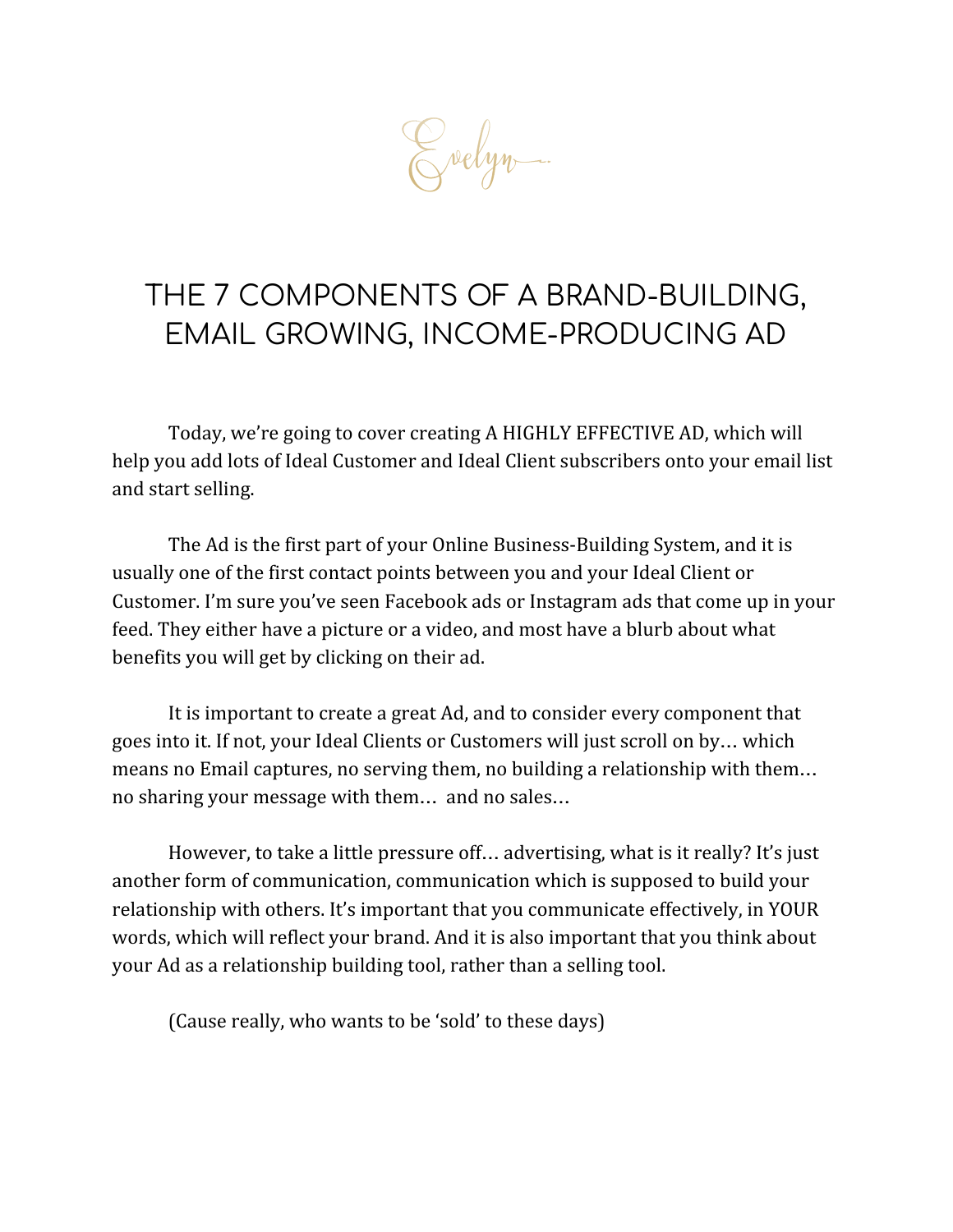So let's go over the components that make your Ideal Clients and Customers actually click on your Ad (and makes your not-Ideal Clients and Customers move right along because you DON'T want them to click).

# THERE ARE 7 ELEMENTS THAT MAKE FOR AN AD THAT STARTS TO BUILDS THE RELATIONSHIP BETWEEN YOU AND YOUR CUSTOMER, MAKING THEM WANT TO CLICK ON THE AD:

- 1. An attention-grabbing Visual
- 2. A captivating headline that generates interest
- 3. Text that flows and invites and builds the relationship and is free from errors
- 4. An irresistible offer for your ideal customers
- 5. Benefit/needs driven content (relevant)
- 6. A clear call to action (CTA)
- 7. A link to a Landing Page/Sign-Up page that works

Each of the seven elements has its own important role and needs to be on point to make your Ad work. Let's go over each one in greater detail.

# **1. An Attention-Grabbing Visual:**

If you want your Ideal Client or Customer to click on your ad, the Visual must be *attention-grabbing*. Consider this: When you scroll through Facebook or Instagram, what catches your eye? What are you more likely to remember? Bright colors? Beautiful photos? Lively videos?

Not only are Visuals what grab our attention while swiping and scrolling through our Feed, we are much more likely to remember Visual content than written content.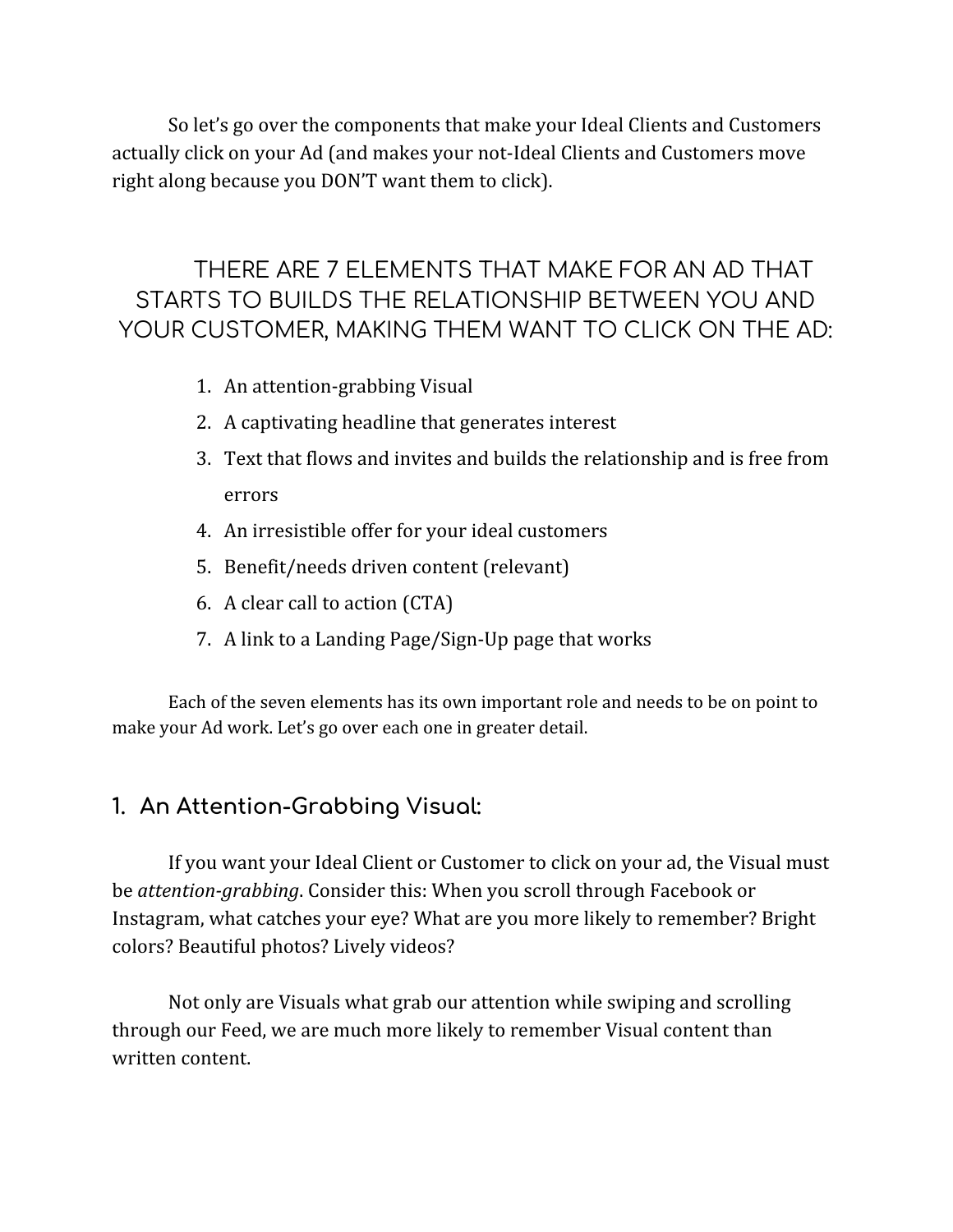To reach your Ideal Clients and Customers on Social Media, you have to be able to **communicate** visually, and do so quickly with an attention-grabbing photo or video.

In my research about Facebook ads, I found that Facebook favors visual content over written content. Why? Because visuals are what users like. To get the immediate attention of your Ideal Clients or Customers (and it needs to be immediate or they will just scroll on by), use photos or videos that would be appealing to your Ideal Clients or Customers. You can use bright, complementary colors, or a video or image that would catch the eye of your Ideal Clients or Customers.

Now, the goal of the visual isn't to pitch them. It's to grab their attention. You don't need to sell them. Just make them stop scrolling. I've seen several ads where the picture had nothing to do with the company, the product or the offer whatsoever, but I stopped scrolling because of the eye-catching Visual. Having said that, your Visual can absolutely be related to your business or offering, but it doesn't have to be.

(Hint: the way to see what works is to research, then test, test, test!)

## **Here are a few different visuals you can choose from:**

#### **A Photo Ad**

Photo Ads are still images that help you promote an offering by grabbing the attention of your Ideal Clients or Customers.

Tip: Facebook prefers Ad images with little or no text. I've tried using a still image with just a little text and I'm usually rejected. Their reasoning is that still images with lots of text may create a lower-quality experience for people on Facebook.

#### **A Video Ad**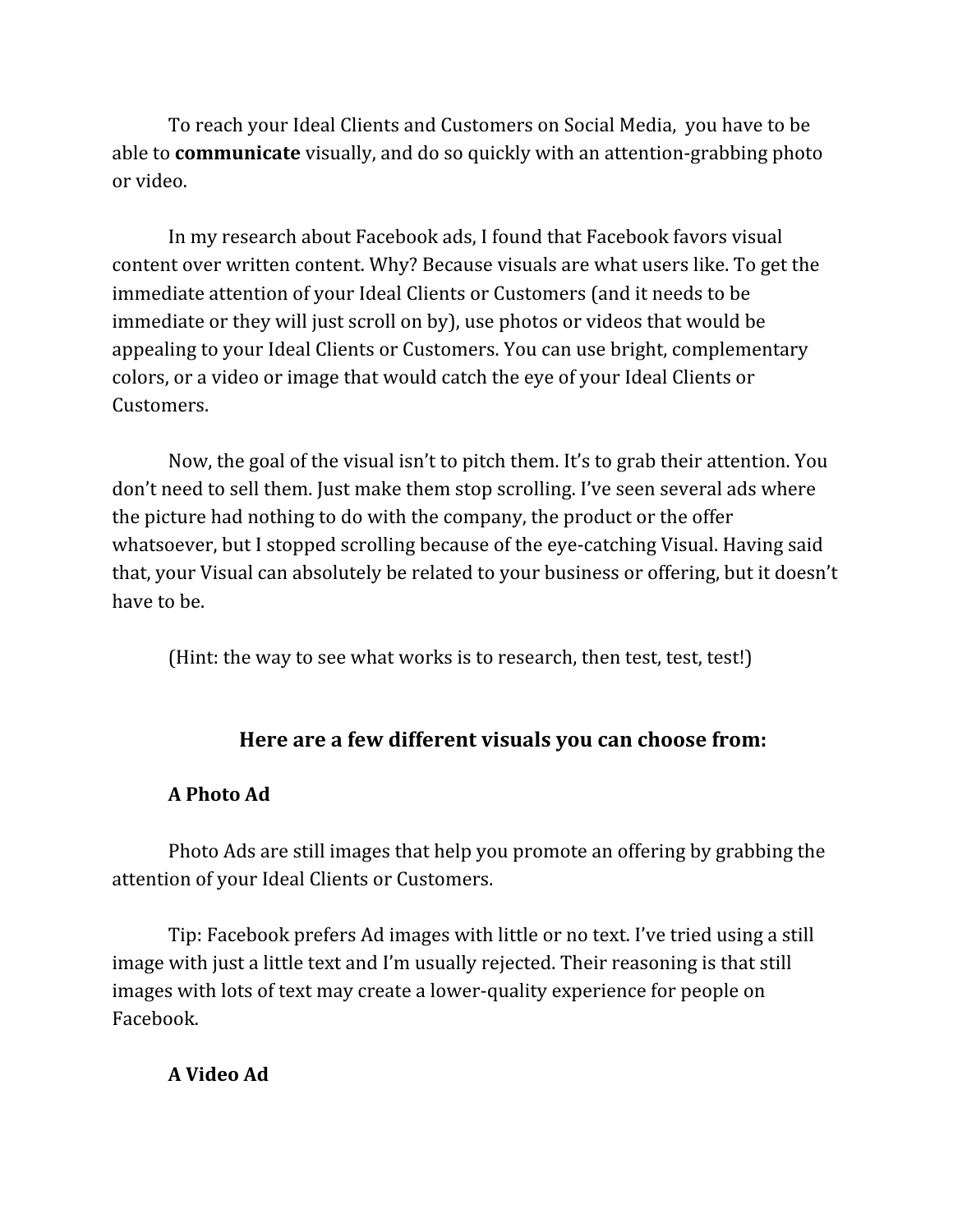Video Ads have a GIF or video and can help you form deeper connections with your Ideal Clients or Customers. (Tip: About 80% of all data consumed on cell phones will by 2021 be in videos, according to a Facebook study).

### **A Carousel Ad**

Carousel Ads are made up of several still images or videos that your Ideal Clients or Customers can rotate through. The benefit of a Carousel Ad is that it can contain 10 images/videos and each photo can describe a different benefit, product, service, or event. Plus, each photo or video can link to their own individual webpage. They are great because they can:

- Promote several products
- Explain multiple features of one product
- Tell a story with multiple pictures/videos
- Walk your Ideal Clients or Customers through a process

# **A Slideshow Ad**

Slideshow Ads are Ads that show individual images one after another. However, unlike Carousel Ads, Slideshow Ads only contain still images (not videos). The Ad takes the images and creates a slideshow that plays automatically like a video. According to Facebook, Slideshow Ads are great:

- For making a video-like presentation
- If you want to select from a library of images and music (a cool bonus of Facebook's Slideshow Ad)
- If you want to simplify a complicated concept for your Ideal Clients or Customers
- For reaching Ideal Clients or Customers who have slow internet connection

# **A Collection Ad**

A Collection Ad is like having your own little mini store on Facebook where you can advertise multiple products at once. This is helpful because your Ideal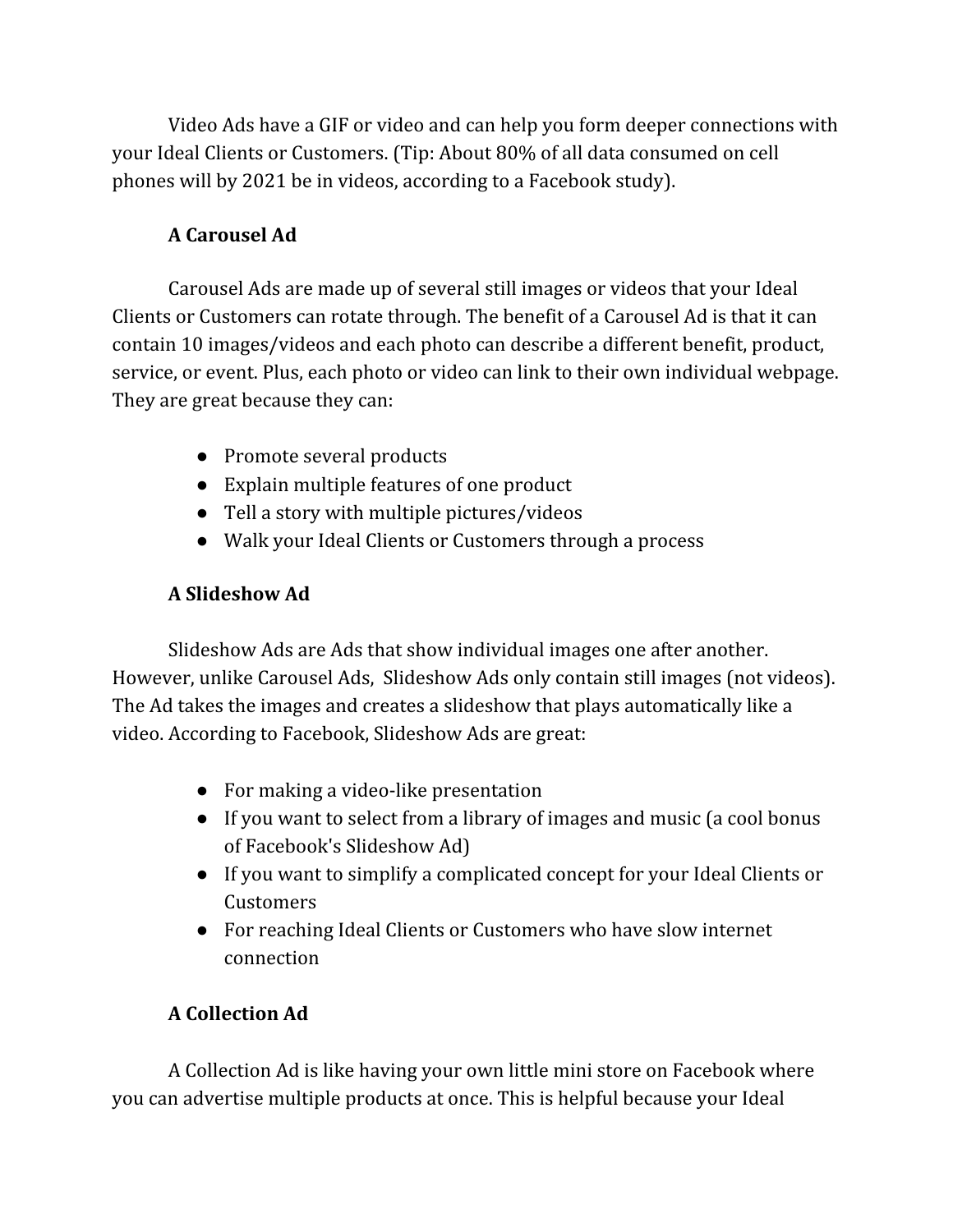Clients or Customers can quickly go from "discovery" to "purchase." Collection ads are great for physical products, but there is one that could work for service-based entrepreneurs as well. Let's go over them below.

### **A Few Different Types of Collection Ads:**

- Instant Storefront is ideal for displaying several products part of the same campaign, and driving customers to each product's page.
- Instant Lookbook is great because it models a product in different settings/backgrounds.
- Instant Customer Acquisition drives traffic to a product's landing page.

### **Then there is Instant Storytelling which could work well for Service-Based Businesses:**

● Instant Storytelling is great because you can tell a story about you or your business or help your Ideal Clients or Customers learn what you have to offer.

As you can see, there are several different options of Visuals to choose from (Just FYI, there are more than what I included here but this is a good start). Just choose what works for you. If this is your first funnel, you might want to start with a simple Photo Ad or a Slideshow Ad.

# 2. A Captivating Headline That Generates Interest

Now for the second thing that makes up for an attention-grabbing Ad. The purpose of the Visual is to grab your Ideal Client's or Customer's attention. The purpose of the headline is to MAKE PEOPLE TAKE ACTION.

That's it.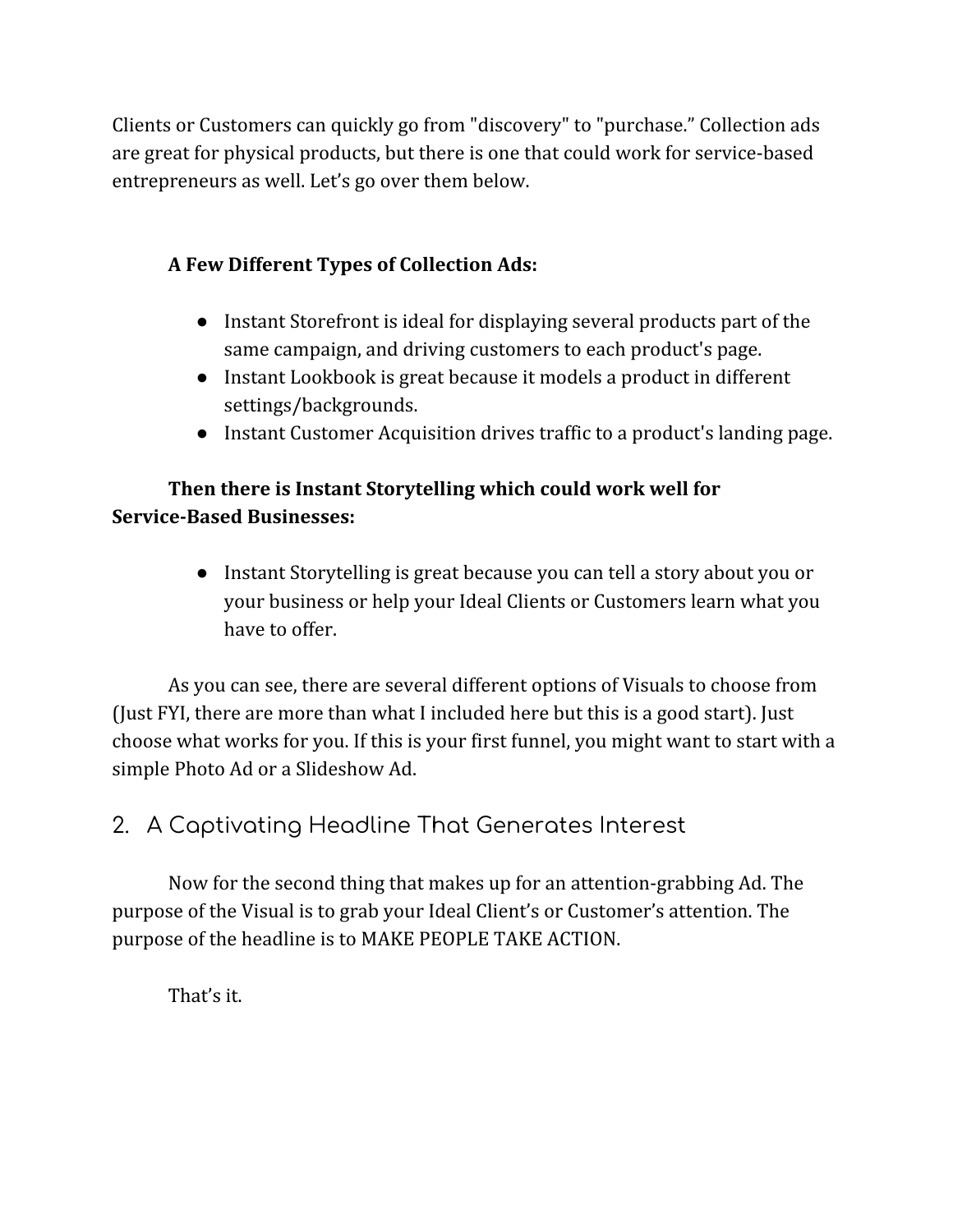A headline doesn't have to sound pretty or even creative to be effective. It can, but it's not necessary to serve its purpose. There are various ways to create amazing headlines. Questions are great. A funny line that ties in with the Visual is nice.

However, from my experience, the most powerful headline includes three things:

- 1. The tailor-made irresistible offer they will get from clicking your Ad (The Benefit)
- 2. A direct or implied call to action (CTA)
- 3. The appropriate emotional tone behind the message

For example, if you are trying to offer anxiety-relief, The benefit is the freebie (A PDF, or video, etc.), the CTA is "Click here" or something similar, and the tone behind the message is caring.

# **For example:**

"Learn the 5 fundamental principles that get more conversions from any campaign (Benefit). Click the link (CTA)." Tone =

"Getting Clients Is Hard Work. I fixed it. Click the link (CTA) to download my free PDF of how you can get clients on autopilot, too (Benefit).

"Free Podcast (Benefit) – How to Charge What You Are Worth (CTA implied)."

"Download (CTA) the FREE eBook (Benefit) – 10 Social Media Hacks to Grow Your Brand."

Here are a few tips that will make your Ideal Clients and Customers more likely to click on the ad:

## 1. Use numbers

Extensive research shows that headlines that start with numbers perform better, up to 36% better. You can use numbers in a list headline, as a percentage, etc.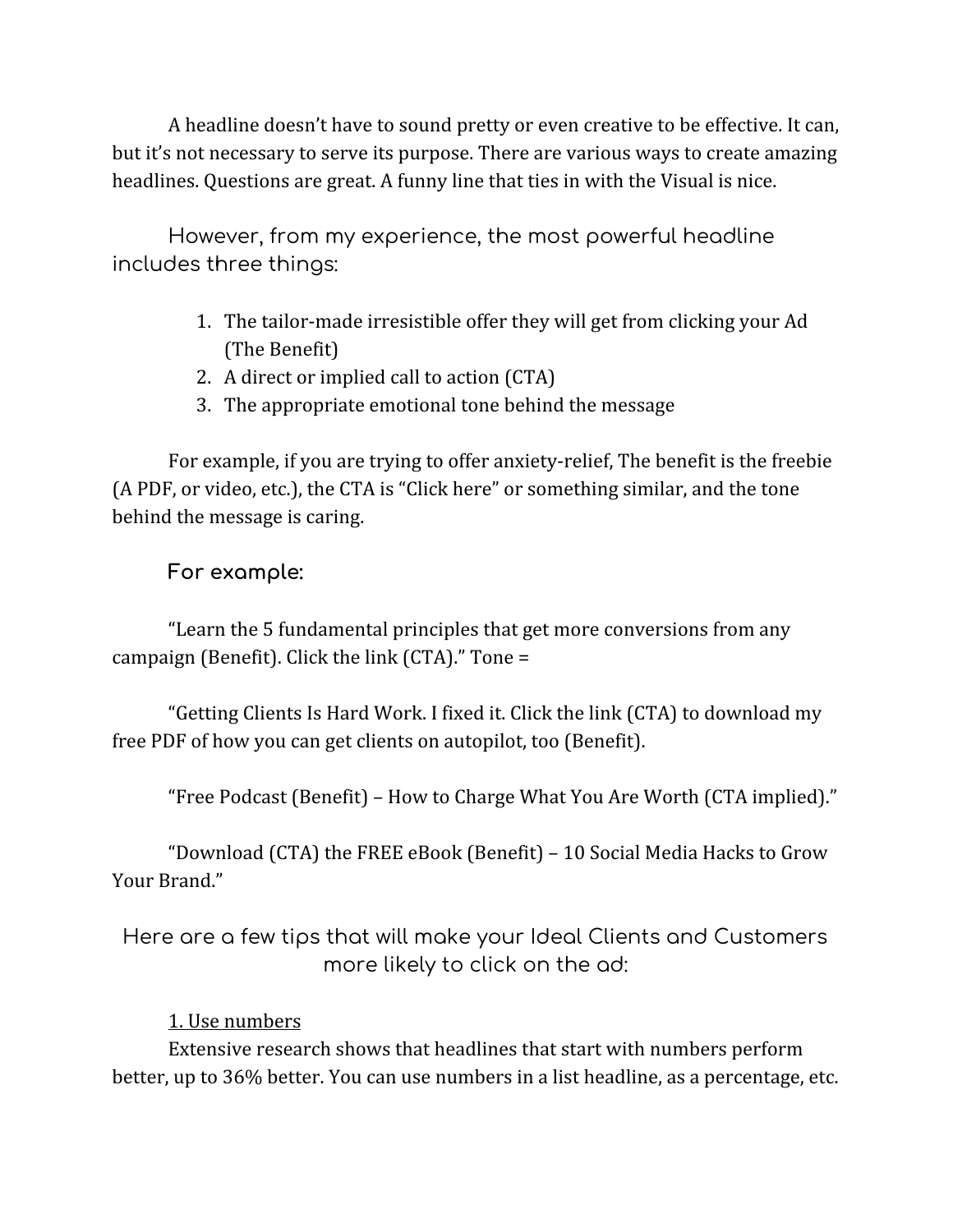Also, Headlines with odd numbers get even more clicks, up to 20% more. So when you write a headline, offer it 3, 5, 7 etc. tips, not 2, 4, 6, etc.

#### 2. Create a sense of urgency

Sometimes, your Ideal Client or Customer needs a little extra nudge to click on your Ad. When you create a sense of urgency, your Ideal Client or Customer probably doesn't want to miss out. Example: Offer ends (insert date). Or time left to download.

#### 3. Be clear and precise

Writing vague, unclear headlines is a common mistake beginners make. If your headline is unclear, your Ideal Client or Customer might not understand what you're offering and you'll lose out on hundreds of potential ad clicks.

#### **Examples**:

Vague: Looking for romance? That's amazing! Better: Looking for a relationship? I can help. Best: Looking for a relationship? Download my free PDF: "7 Ways to...."

Vague: Passionate About Coaching? I am too! Better: Stop Losing Clients – Get Free Tips (negative approach) Best: Make More Money in Your Coaching Business – Download my free "5 Days to 5 Clients PDF.

#### 4. Make your headlines short

Up to 80% of your Ideal Clients/Customers never make it past the headline. According to some sources, eight out of 10 people will skim over or read the headline, but only two will continue reading. Needless to say, having a captivating headline matters. A lot.

Facebook has stated that high-engagement ad headlines fall between as short as 25-40 characters in length.

#### 5. Again… Focus on the benefit your customer or client will receive

Your headline needs to clearly state what your Ideal Client or Customer will get out of clicking on your ad. The benefit is your Lead Magnet/Freebie (explained in great detail later on) with content that your Ideal Client/Customer actually REALLY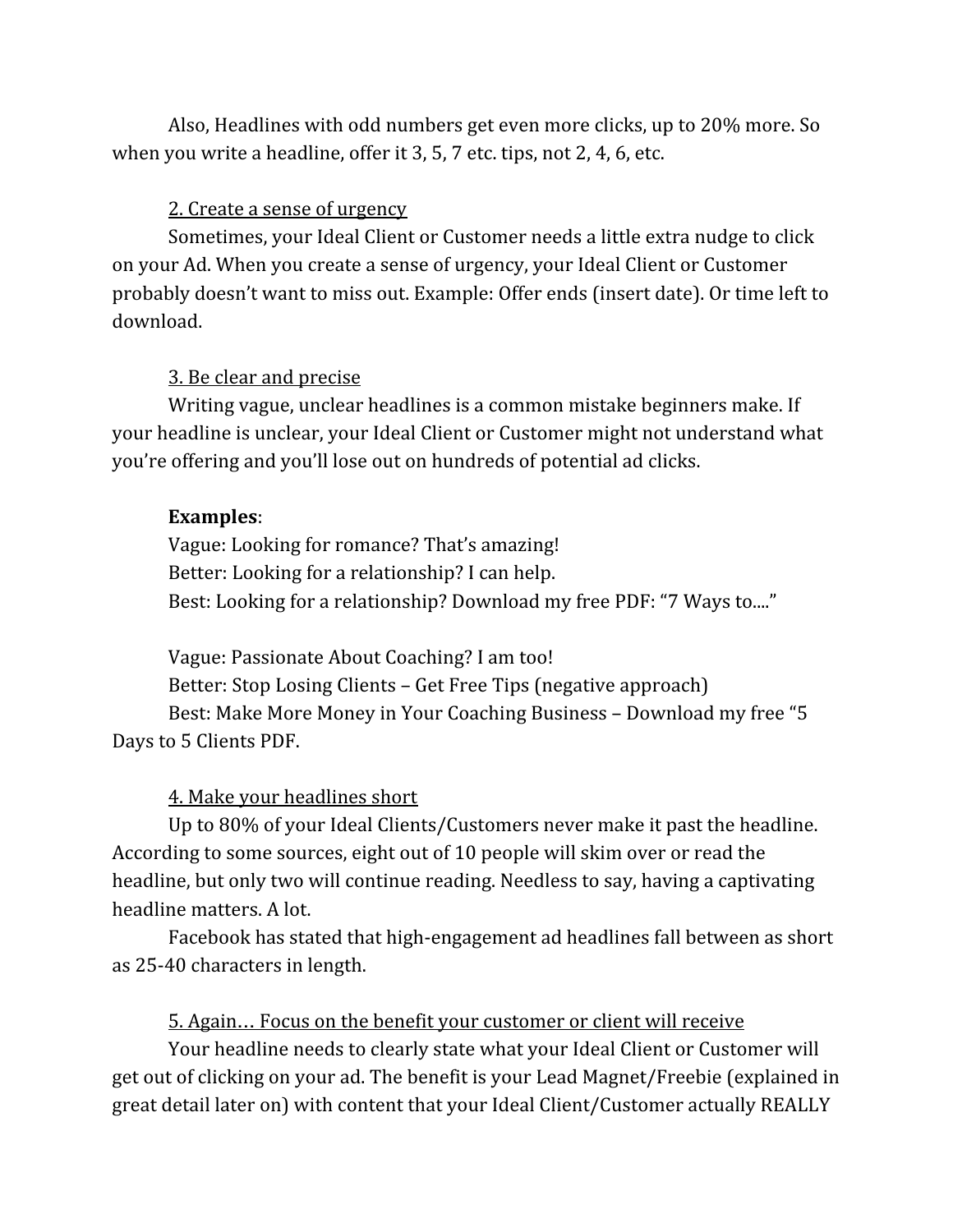wants. Your freebie could be a PDF, a meditations, an e-book, a video, etc. Just make sure to include something they want (To learn about how to know which benefits your Ideal Clients are looking for and to increase sales, download my free PDF "The Secret That Dramatically Increases Sales" [CLICK](https://www.evelynjohansen.com/thesecretleadmagnet) HERE."

Consider this: What is your product or service or brand trying to sell? Anxiety-relief? A 7-Figure Mindset? Luxury Apparel? Ask: How does my Ideal Client or Customer feel now? Then ask: How do I want my Ideal Client/Customer to feel once they have used my product/service?

#### Example:

If you are selling an anxiety-relief program, your customer is feeling stressed, anxious, overwhelmed… You want your client or customer to be rid of their anxiety, to experience calmness, relaxation, peace, no more overthinking. A good headline might be something like this:

"Feeling overwhelmed by anxiety? I can help. Download my Free C.A.L.M. Method to feel calm, centered, and at peace."

#### 6. Include a call-to-action

Using an actionable ad headline increases the chances of your Ideal Client or Customer taking action.

#### Examples:

"Get 50% off my e-book 3 Ways to Quickly Lose Weight. Click the link to access your discount!"

"Download my Free PDF: 3 Simple Ways to Get 100 Ideal Client Leads a Day in Your Coaching Business. Only Available Until Sunday, midnight!"

"Watch my free video: 7 Ways to Relieve Anxiety. The video will be taken down Friday."

When you choose your CTA text, ask these questions: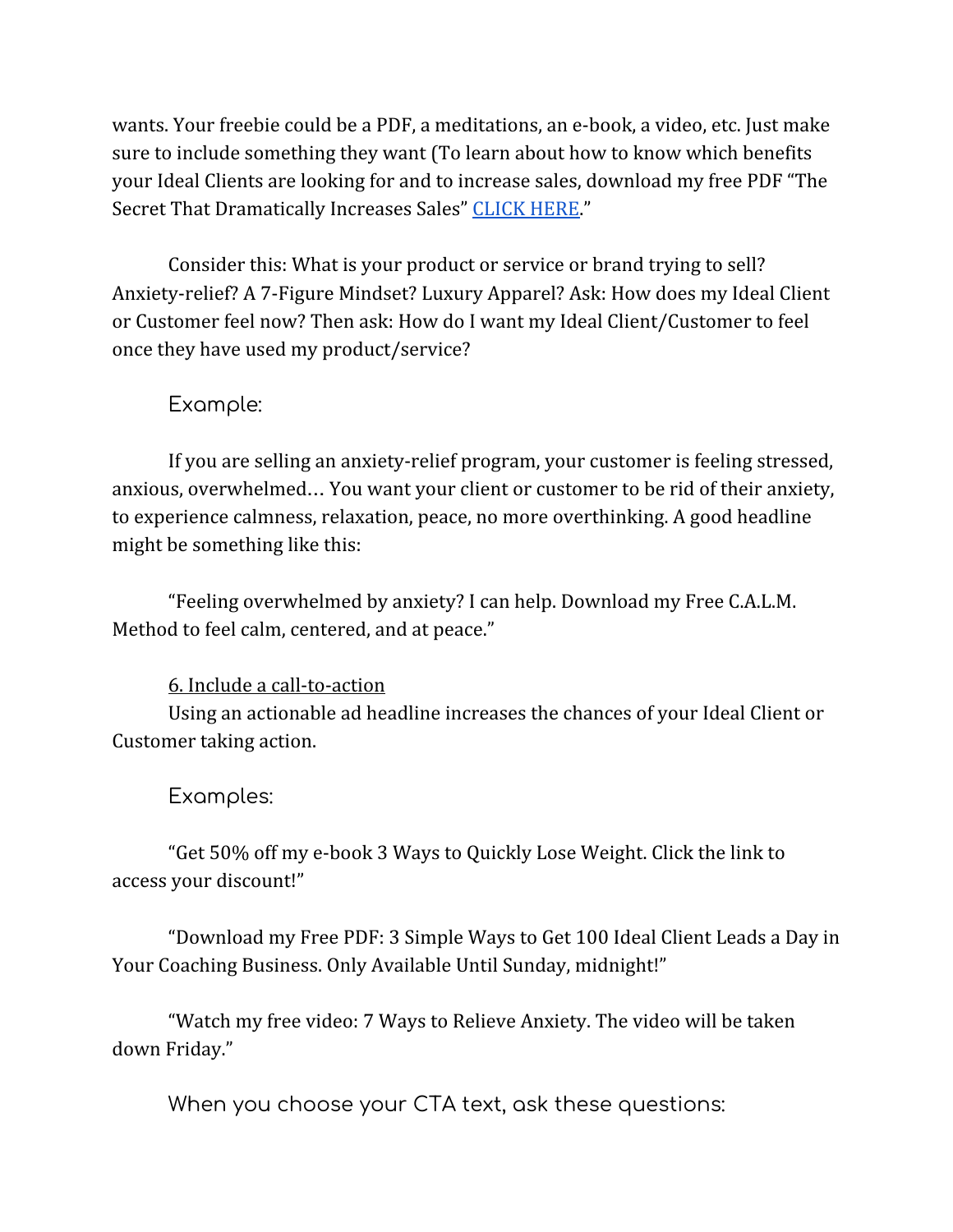- 1. What is my Ideal Client's/Customer's motivation for clicking? (they get something for free)
- 2. What is my Ideal Client/Customer going to receive when they click the ad? (A PDF, Video, etc.)
- 3. What benefit will it give them? Is it something they would truly want? Is it irresistible?

#### 7. Ask a question

Psychologists have found that when information gaps exist without closure (such as when we ask a question without giving an answer), it creates a sense of suspense, and your Ideal Clients or Customers will pursue information as a way to resolve their suspense.

Questions in headlines can be extremely powerful, and if you word them right, your Ideal Client or Customer will click. If you're going to include a question in your headline, don't do it just because. Do it *intentionally*.

Here are A few great question approaches

**The ridiculously obvious question**. One good piece of advice is to ask questions that have a VERY obvious answer. Don't ask a question that could easily be answered in a way that runs counter to your (and your prospect's) goals. You want your Ideal Client/Customer to give a resounding "YES!" as the answer. Of your Ideal Client/Customer answers that, it means you've asked a good question. To get that "Yes!" response, ask simple Y/N questions.

Examples:

"Want to learn the 3 fastest ways to grow an online coaching business?"

"Isn't it worth \$9/mo. to dominate Social Media? Upgrade now!"

"Would your team like to do more in less time? Click here to get started."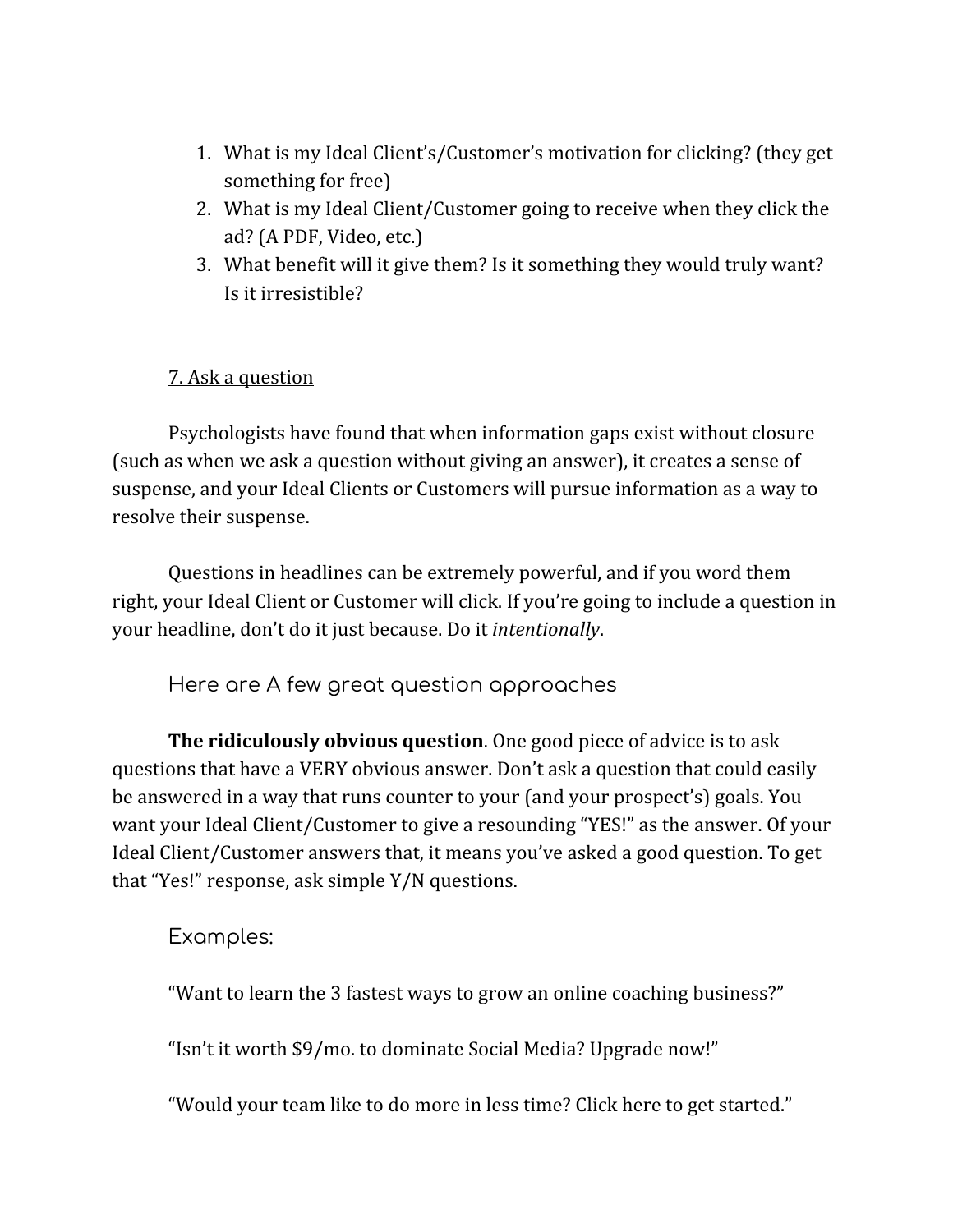**The hidden third question**: Another great question tactic to use is "The hidden third question tactic." It's the one that exists outside of Yes and No. It's the question that creates an I-don't-know response in our Ideal Clients/Customers.

Examples:

"Is this the world's best funnel-building PDF?"

"Are the meditations methods you're using the best for relieving stress?"

When your Ideal Client or Customer reads that, the answer that comes is usually, "I don't know!" And what happens when we say we don't know is that our curiosity kicks in, and our Ideal Clients'/Customers' brains have to know the answer before they can move on.

**The "Who else" question:** "Who else wants….? "That "who else" question headline is powerful because it suggests that MANY other people have or are already getting X. It subtly suggests that a consensus already exists among a growing number of people that (your product/service) is popular, and popular is good. So why wouldn't your Ideal Client/Customer join in?

Other Sample questions to ask:

"Feeling Stressed? Anxious? Download my free CALM Method for Relieving Stress and Anxiety."

"Tired of the same old dinners? Click below to access 25 New Mouth-Watering Recipes for Free!"

8. Use Words That Are Powerful

When writing your Ad headlines, EVERY SINGLE WORD matters. So choose them wisely! Choose words that: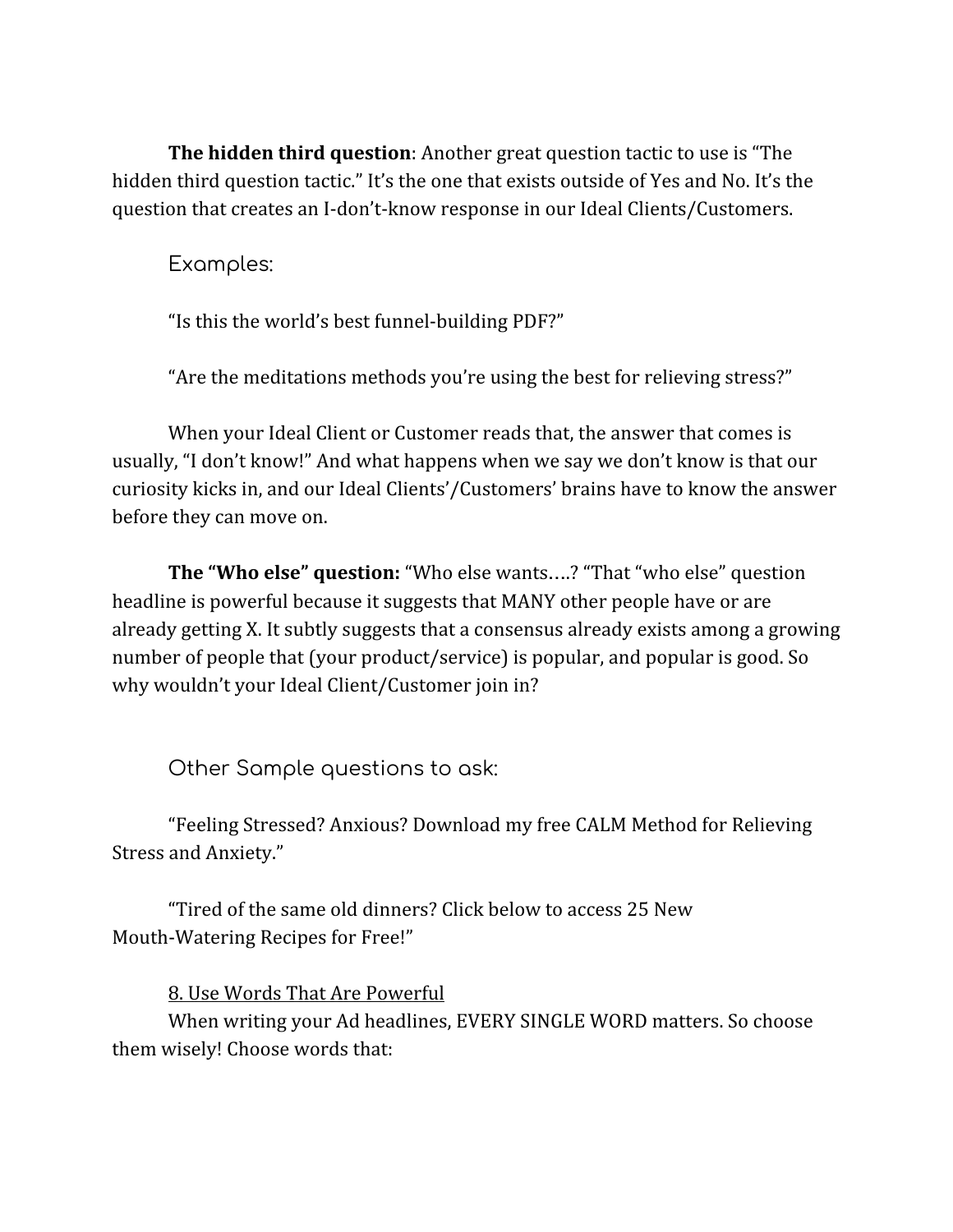- 1. You believe will invoke a positive emotional response in your Ideal Clients and Customers
- 2. Highlight the benefit they are receiving

Examples:

"To learn about the fastest way to build your coaching business, click the link to watch my free video."

"For a free sample of the best dog treats on the planet, visit our website."

Also, there's proof that using only *one* superlative is the best option when it comes to writing a headline. Using too many superlatives can damage your ad's effectiveness.

A few more tips for Writing Captivating Headlines:

- Show empathy, especially if you are in the service industry. The more you're in your Ideal Client's/Customer's head, the more they will relate and be drawn to your ad.
- Use the word "new." We all want what's new and it will peak your Ideal Clent's/Customer's interest.

Now that we've hooked them in with an attention-grabbing Visual and a captivating headline, it's time to move onto the third component of what makes your Ideal Customer/Client want to click on your Ad: the body of the text.

**3.** Text that flows and invites and builds the relationship and is free from errors

When it comes to the body of the text, again, make sure that you include what is *relevant* to your audience. A perfect Ad needs to flow without any effort and convey an important message which must result in your Ideal Client/Customer clicking – taking action.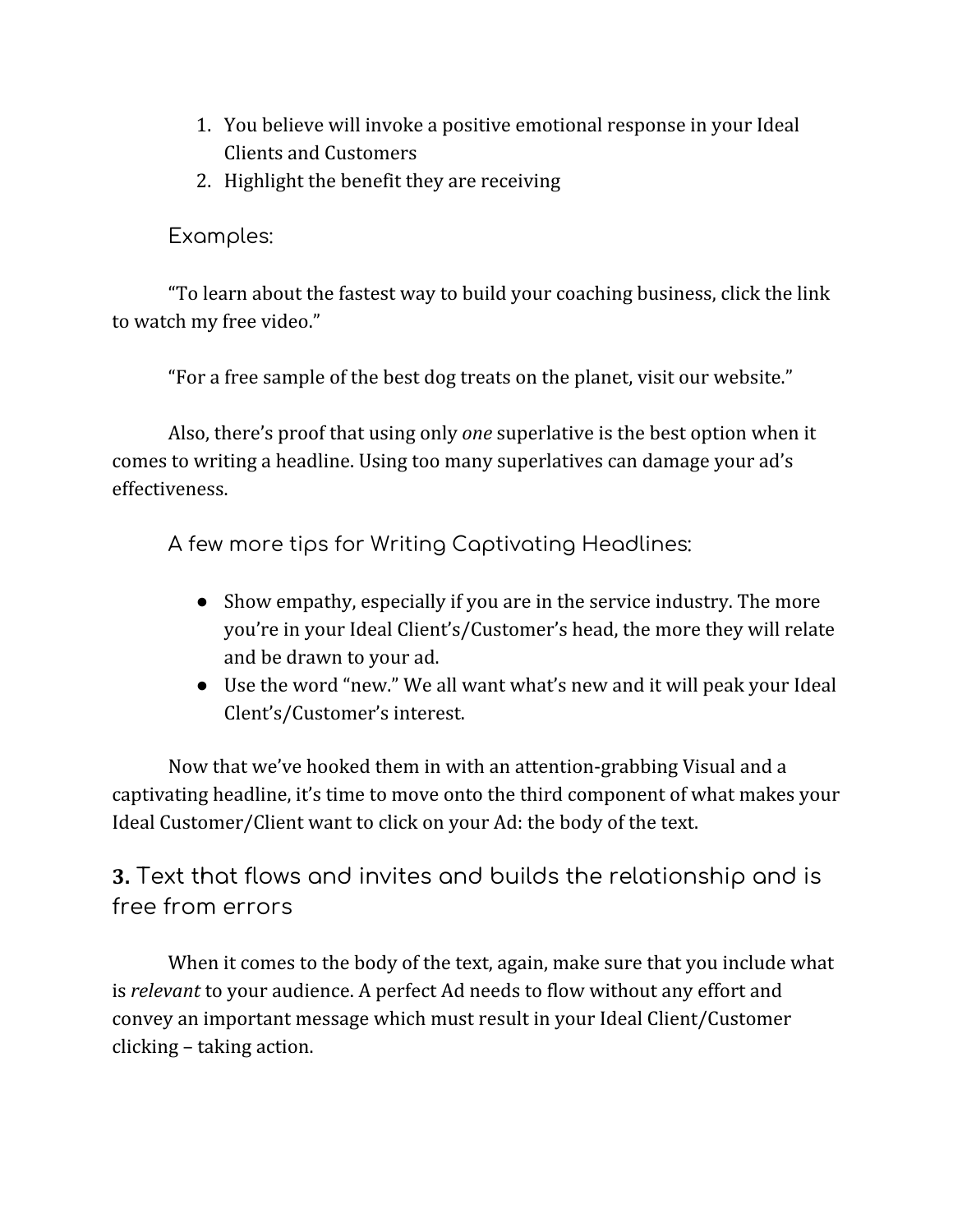The Visual or video grabs the attention of your Ideal Client or Customer and makes them pause. The Headline captivates and draws them in to read more.

Just like the Visual and the Headline, the body of text has ONE purpose: To get your Ideal Client/Customer to click (if they haven't already). To achieve this, the body of text needs to focus on the one benefit you are offering. It can focus on the one benefit from many angles, but it ONLY has that ONE focus. You don't want to confuse your Ideal Clients and make multiple offers. Just stick to one. Use the minimum amount of text to effectively achieve this.

So… how do we write so that our Ideal Clients or Customers decide to click on our Ad?

Here's the thing… you only have a few seconds to get your Ideal Client or Customer to resonate with the message so you want to draw them in from the get-go. From the beginning, it's important to set the tone of your message. For example, you'd set a very different tone to help an individual suffering from anxiety and depression vs. an individual who is driven to grow their business online.

So first, consider the tone, the feeling, the emotion.

To get them to click, you have to 1) keep their attention, 2) get them to experience an emotional reaction, 3) get them to experience a "That's me!" or "I want that!" reaction. This is why it's so important that you get to know your Ideal Clients or Customers better than they know themselves. They will ONLY click on your Ad if they feel it has been tailored to them, to address their needs, wants and goal (hint: you consciously tailored it to them… they feel that, they just don't know that).

Here are some ways to start the body of your text:

1. Sometimes starting with a simple "Hi" works well, especially if you're wanting to create a warm, casual relationship from the get-go. Example: "Hi, I'm Evelyn. I've helped hundreds of people relieve stress and anxiety with my C.A.L.M. Method. For your free PDF copy of my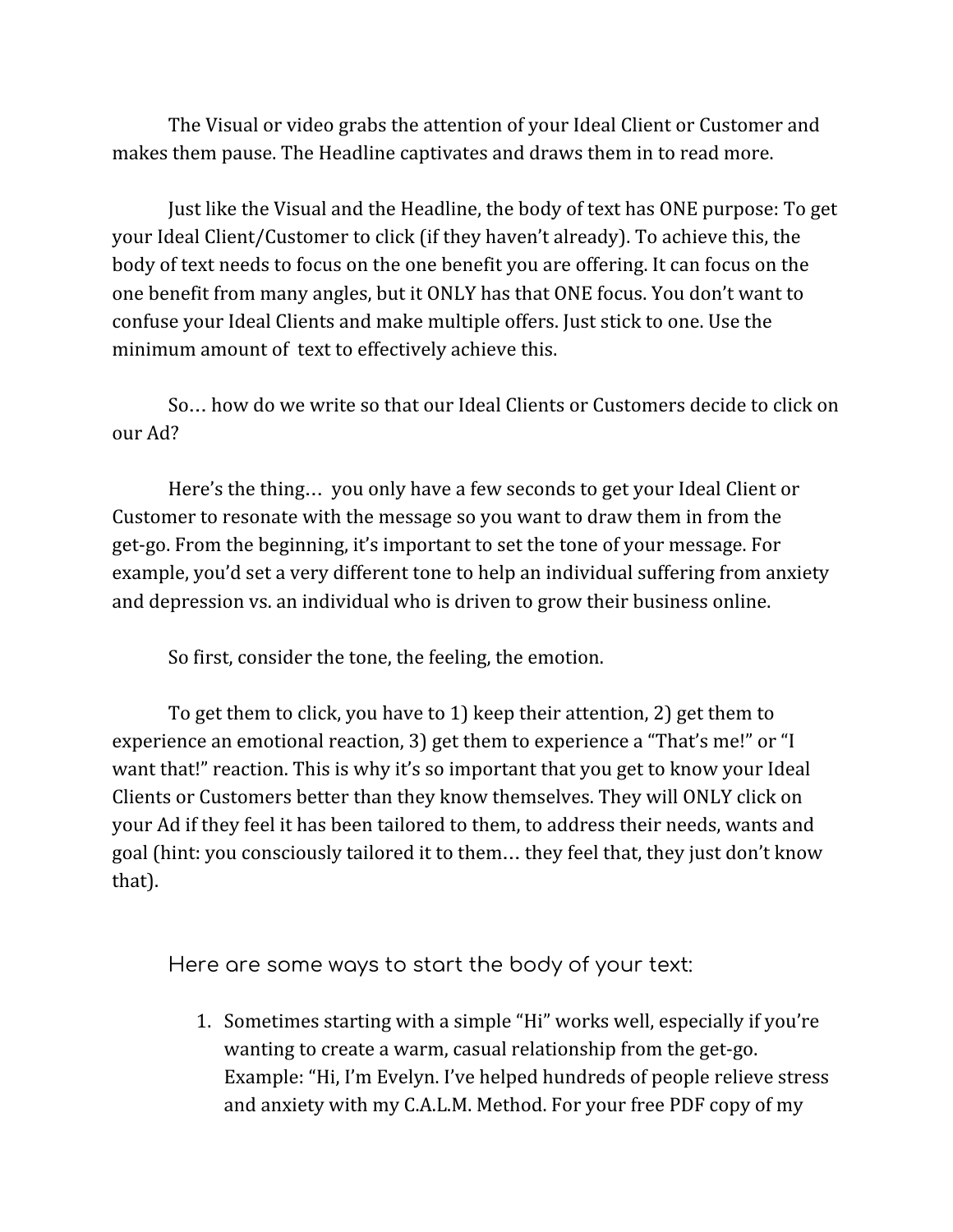C.A.L.M method, to help you relieve stress and anxiety, too, click on the link below."

- 2. You can start by calling out the problem in a simple way. I saw an ad recently advertising a program that took the hassle out of managing a Facebook group. The first line was: Groups, groups, groups...
- 3. Disrupt expectations by changing a cliche. For example: The hook for an Ad offering a free a hairstyle tutorial: Drastic times call for drastic bangs.
- 4. Help them imagine, "What if?" What if you had 10K subscribers on your email list?"
- 5. Cite a research study. This, of course, requires some work but it's a great way to build credibility.
- 6. Kill something off. Fake lashes are dead.
- 7. Revive something. Bangs are back!
- 8. Use a known quote, without "quotes." Say hello to my little friend: Tamagotchi for iPhone 6.
- 9. Change a known quote, without "quotes." It is a truth universally acknowledged that a single woman in possession of good fortune treats herself to a Porsche.
- 10. Make a confession. You're not gonna like me for this, but…
- 11. Be silly
- 12. Show you working with your product
- 13. Ask for other's opinions. For example: Do you believe people can manifest?!
- 14.Use words your crowd or generation knows #woke
- 15.Use words that evoke emotion.

By tailoring the body of text to them, you're letting your Ideal Client or Customer know that you understand their struggles and that you also understand the needs they have at the moment (Keep in mind the 8 human needs in my PDF "The Secret That Dramatically Increases Sales").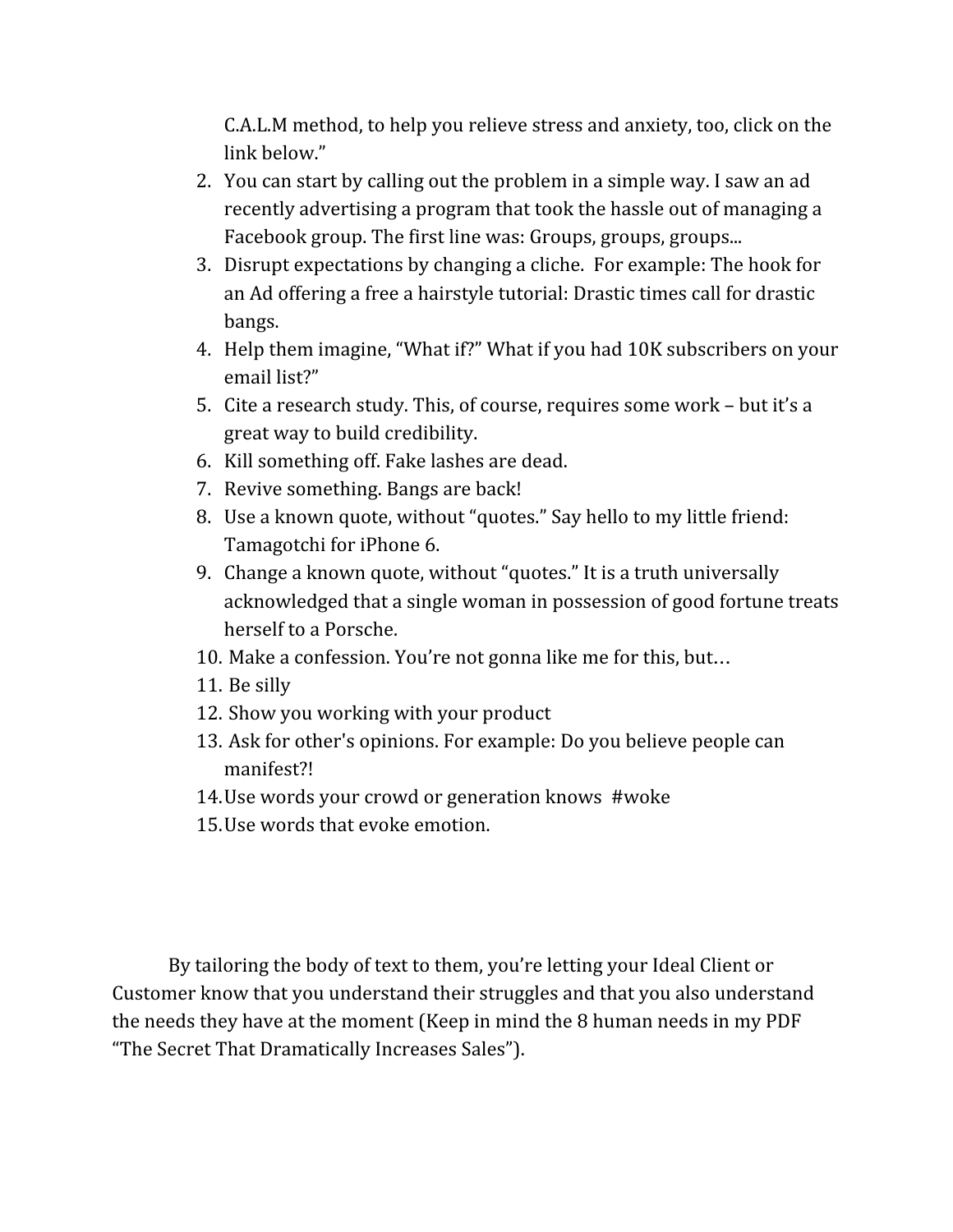So, the key is to write emotionally engaging and relevant copy, and to do that, you need to know what pain your Ideal Client/Customer is experiencing (emotional/physical/mental) and which need (of the 8) they are looking to have met.

Also, you should have put your offer in the headline, but include it in the body of the text as well. Remember, it must be irresistible. Something that will be of particular interest to them (We'll cover that in detail in the Lead Magnet/Freebie section).

Another way to peak your Ideal Client's or Customer's interest is to hint at an unexpected bonus if they click on your Ad. Remember, suspense makes people feel they "need" to find out what's on the other end.

#### 4. An irresistible offer

The offer is on the other end of your Landing Page but it is in the ad that they learn about it. An irresistible offer tells your Ideal Client why they should click on your ad. Things to consider: How is your product or service different from any other? Why would your Ideal Client click on your ad?

#### 5. It must be benefit/needs driven

If you're promoting ads that aren't relevant to your Ideal Clients, you're wasting your time and money and will likely not see success with advertising. Remember, your ads and images must be relevant to the audience viewing them. Review the 8 Needs if you are unsure of what benefit your Ideal Client is looking for.

#### 6. A clear call to action

A beautiful and relevant ad is great, but without a CTA, your Ideal Client might not know what to do next. Add a CTA like "Buy now and save 60%. Offer ends tomorrow." Remember, by adding a sense of urgency your Ideal Client is more likely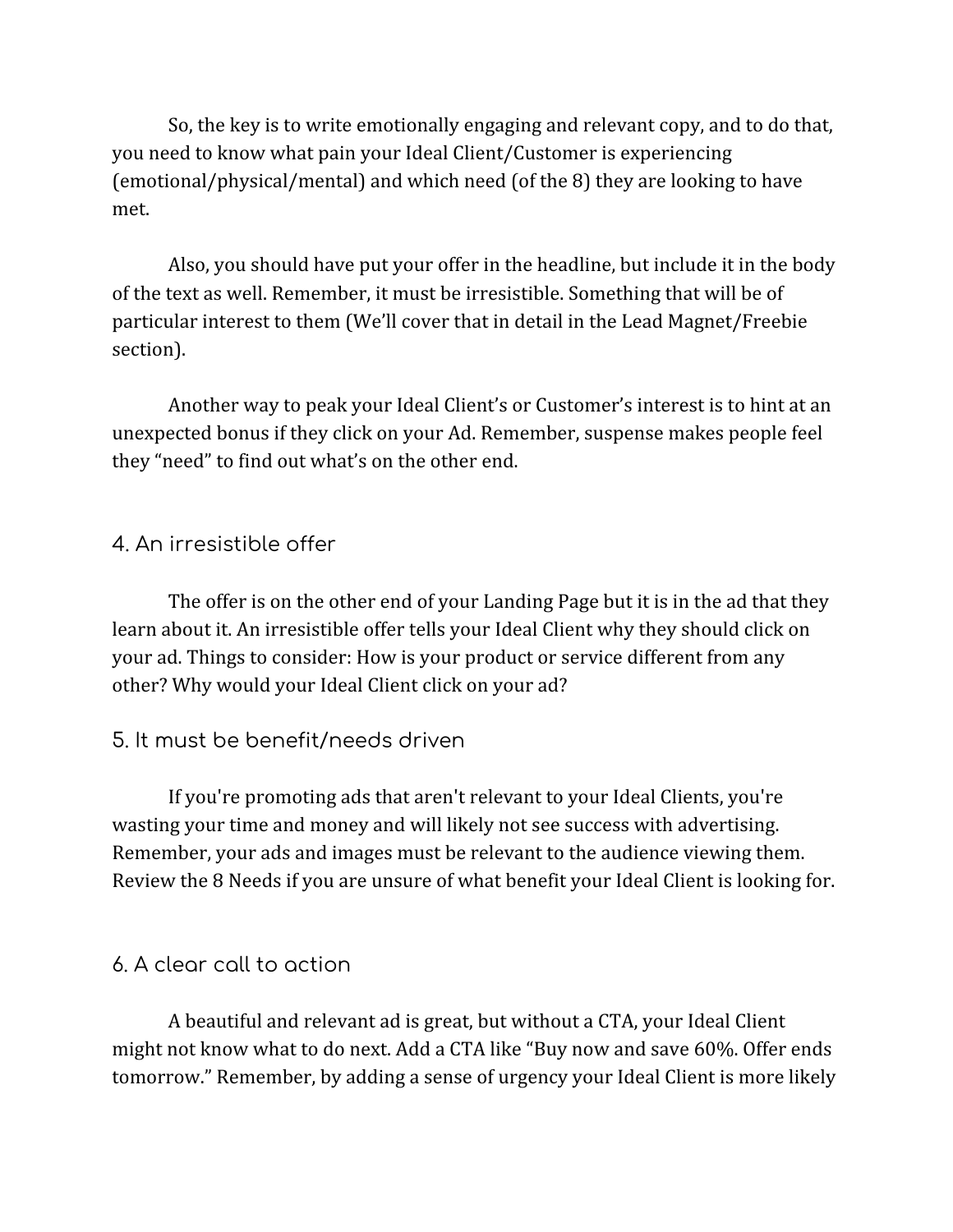to click. Make sure to make your CTA clear, direct and, if possible, include a sense of urgency.

Asking people to join your list doesn't work. Instead, give something of value to your reader in exchange for their email (a download, ebook, infographic, course, etc.)

# 7. A link to a Landing Page/Sign-Up Page

When you press "Live" on your ad, make sure that it's linked to the landing page and that the link works!

Psychology Tip: Most people are looking for instant gratification the first time they come into contact with your business. So make sure they know they can be immediately gratified if they click on your ad. This will make it so they create a positive association with you or your brand.

On the next couple of pages are examples of some ads that performed well.



Visual: Eye-catching and memorable. Shows what it feels like to sit in 25% fewer meetings.. Relatable: Everyone hates pointless meetings.

Offer: Implied - Brings all your communication together in one place Mood: Playful CTA: "Learn More"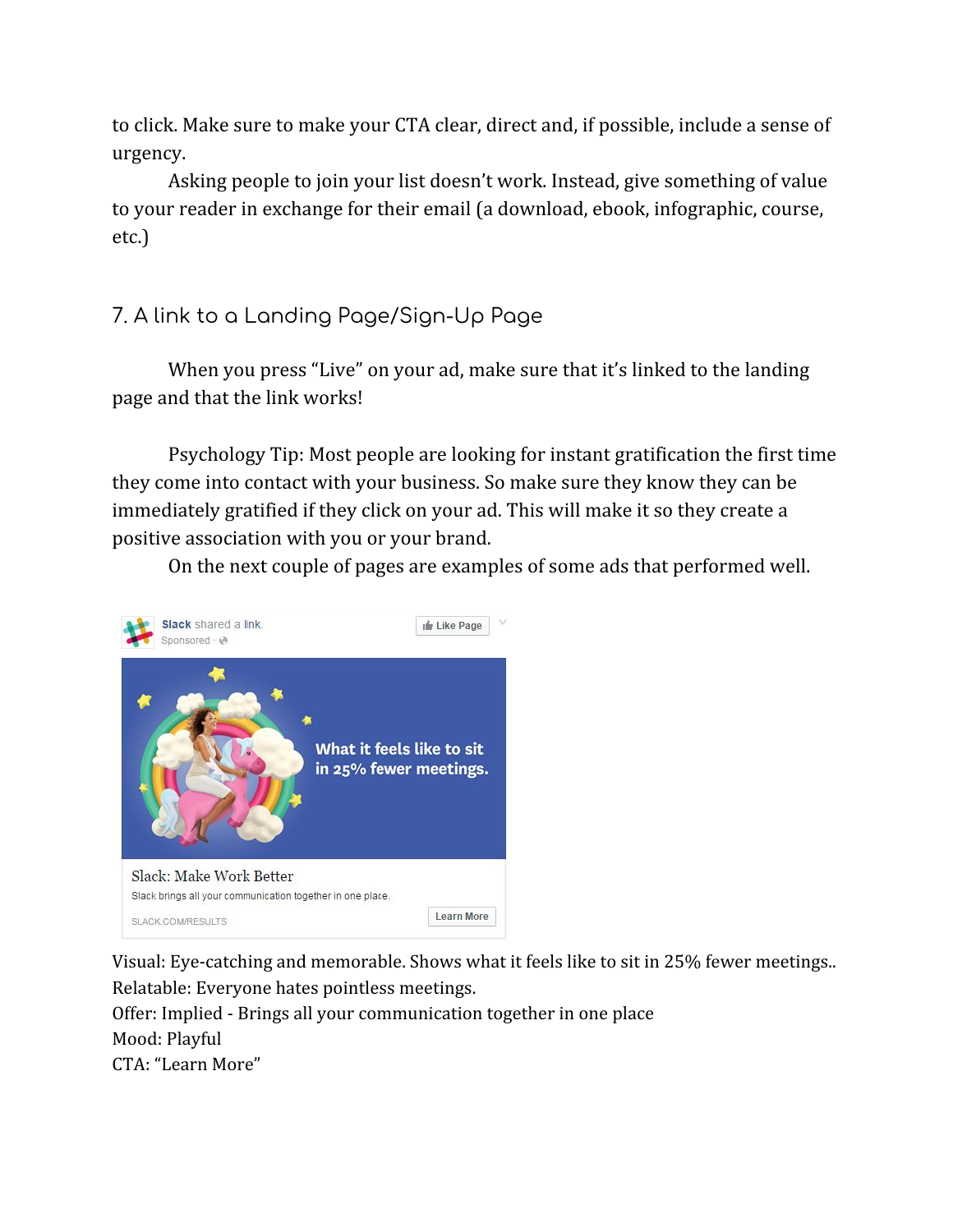

Visual: Eye-catching hat-wearing purple monkey figurine. Relatable: Useful and good for business.

Offer: Makes it easier to send emails

#### Mood: Playful

#### CTA: Is implied



Visual: Relatable: Offer: Mood: